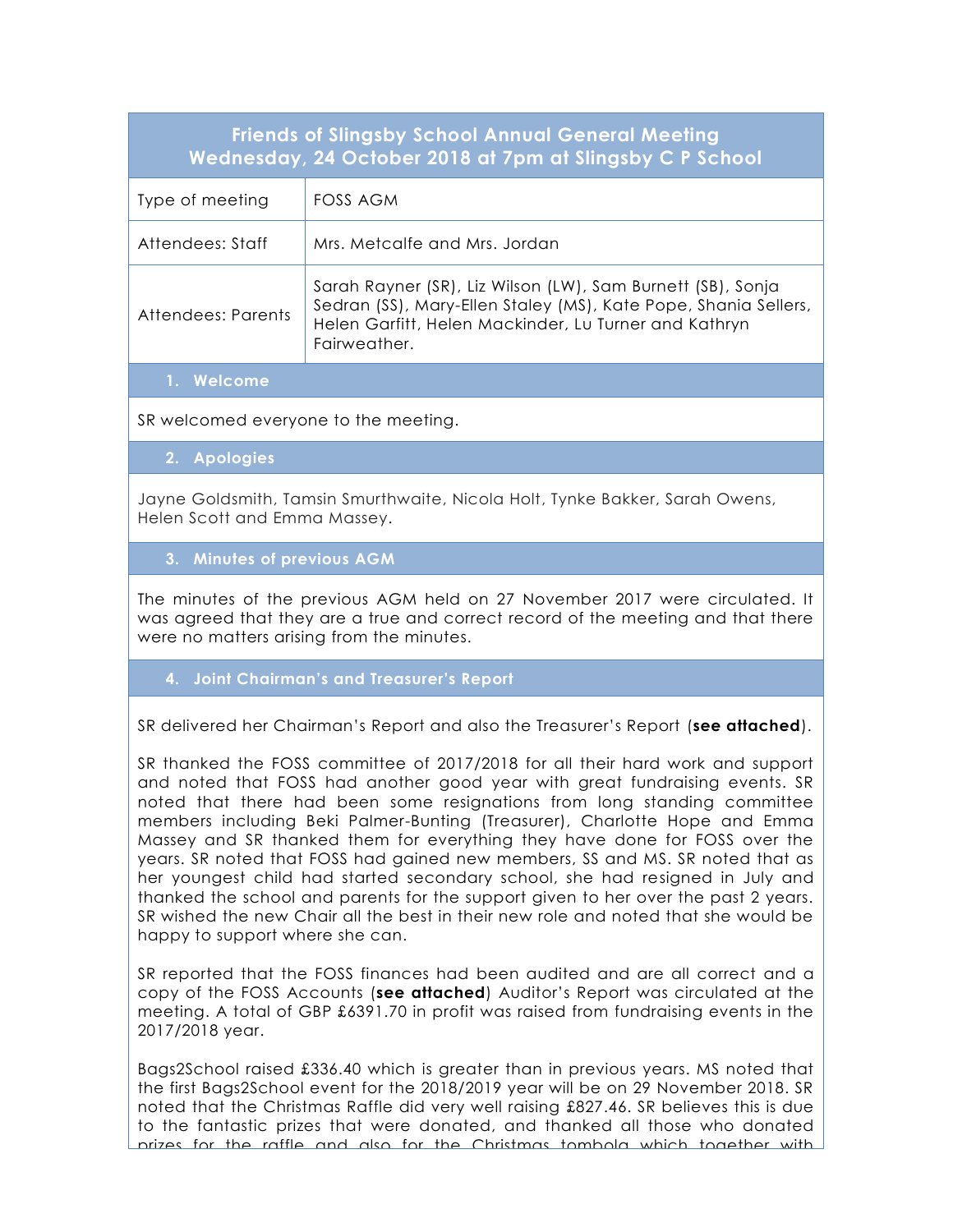raised a further £347.50. The Quiz and Curry was again a successful evening, raising £386.50. The Scarecrow Weekend raised £1150.90, which was slightly less than last year, but a great result nonetheless. It was noted that with the weather being so warm this could have reduced attendance numbers and impacted what was sold at the refreshments stand. FOSS's main fundraiser, the Duck Race, raised £3037.60 which was a fantastic result, albeit a little less than last year. LW noted that the event was held a little later than normal so perhaps some people were on holiday. It was also noted that opportunities to sell ducks were different to the year before and ducks were more expensive at £2.

SR thanked all those who helped, supported and got involved in these events, ensuring their success.

SR reported that the money raised by FOSS and donated to the School has paid for the following:

£83.13 for materials used to pain the School windows;

£308.86 for the Christmas Party;

£250 towards catering for the School House opening ceremony;

£140 for Year 6 meal in Edinburgh; and

£6000 donated to the School in July 2018.

In the 2017/2018 year FOSS has donated a total of £8660.96 to the School and the School had prepared a list of all the things that this money has contributed to which was circulated at the meeting.

GM noted that some money raised by FOSS last year has been ring fenced for security upgrades to the school, including CCTV.

### **5. Election of Committee Members**

LW nominated Kate Pope, SS, SB and MS. SR nominated LW. MS nominated Jayne Goldsmith (absentee). SS nominated Helen Mackinder. GM nominated Lu Turner and Kathryn Fairweather.

Tynke Bakker (absentee), Shania Sellers and Helen Garfitt said that they are happy to assist on specific events.

The Committee for 2018/2019 was agreed as: LW, SB, SS, MS, Kate Pope, Jayne Goldsmith, Helen Mackinder, Lu Turner and Kathryn Fairweather.

#### **6. Election of Chair**

elected. The State M Stales as Secretary as Secretary as Secretary as Secretary as Secretary as Secretary as S MS proposed LW as Chair and this was seconded by SB. LW was unanimously

# M Staley nominates S Sedran as Treasurer **7. Election of Secretary**

LW nominated MS as Secretary and this was seconded by SS. MS was unanimously elected.